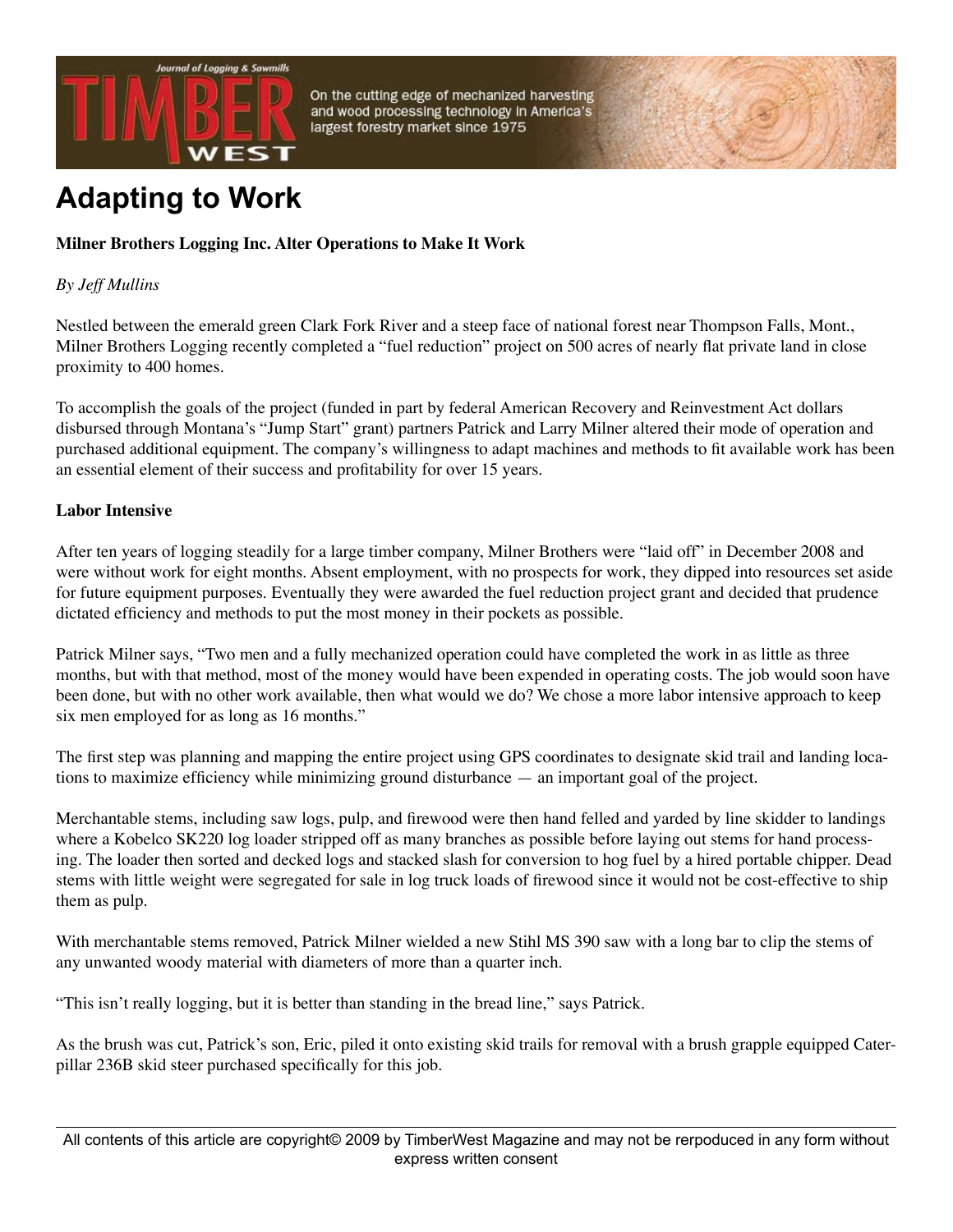

On the cutting edge of mechanized harvesting and wood processing technology in America's largest forestry market since 1975

Upon project completion, native species of appropriately spaced Douglas Fir, Western Larch, and Ponderosa Pine remain with select scattered areas (one half to one acre in size) purposely left untouched for wildlife habitat. In addition to the grant monies, Milner Brothers Logging sells the logs and hog fuel as partial payment for the work, and the landowners get a healthy stand of fire resistant trees without cost to them. Exposure to fire danger for adjacent homes and forestlands is greatly reduced.

Adapting and Flexing

Flexibility in operations and adapting methodologies have characterized Milner Brothers Logging from the beginning. The company began when the two brothers decided a company of their own could improve efficiency in logging operations and put more money in their pockets.

After a decade of felling and bucking for a logging contractor, Patrick Milner bought a used John Deere 350 dozer with a winch and began "logging on the side" with the help of brother Larry. After six months, the brothers devoted themselves full time to the fledgling company that built on an already established reputation for precision hand felling timber.

Additional equipment was slowly added to increase productivity and to meet the demands of various private landowner projects and occasional subcontracts they landed, including three 540 John Deere skidders and a Case 850 dozer, all line machines.

In 1998, contact with a Plum Creek forester who was familiar with the Milners' skill in felling big wood with minimum breakage led to a ten year relationship of negotiated contracts to harvest timber in stream management zones (SMZ) and places that were beyond the reach of contractors with mechanized equipment.

To increase the ability to remove trees near streams with minimal ground impact, a Koehring 6625 log yarder-loader equipped with dual winches was purchased. This "yoder-exscaliner" also eliminated the need to use self loading trucks to haul the logs they produce, saving as much as \$75 for each load shipped.

Additionally, the Koehring "mobile tower" allowed ridge line harvesting where establishing roads was undesirable, broadening the spectrum of services they could provide. When a need arose to use the exscaliner high on a ridge and load logs at another location, they added a Kobelco 220 log loader. Upon securing the fuel reduction job, they purchased a Caterpillar skid steer with the brush grapple to provide an efficient way to gather small slash and assemble it at centralized locations for chipping/grinding.

Milner Brothers willingness to add equipment and modify methods has proved advantageous to securing work for the company.

### **Mobility Means More Work**

Milner Brothers previously relied on others to transport their equipment to job sites. When schedule conflicts resulted in time and production losses, they knew something needed to change. The problem was solved with the purchase of a 1986 Freightliner flatbed truck with beaver tail and ramps capable of transporting all their equipment except the log loaders.

Being able to easily, inexpensively, and quickly move most of their equipment not only increased flexibility and production, it also allowed the company to accept smaller jobs that would be excluded if they had to hire a lowboy to transport